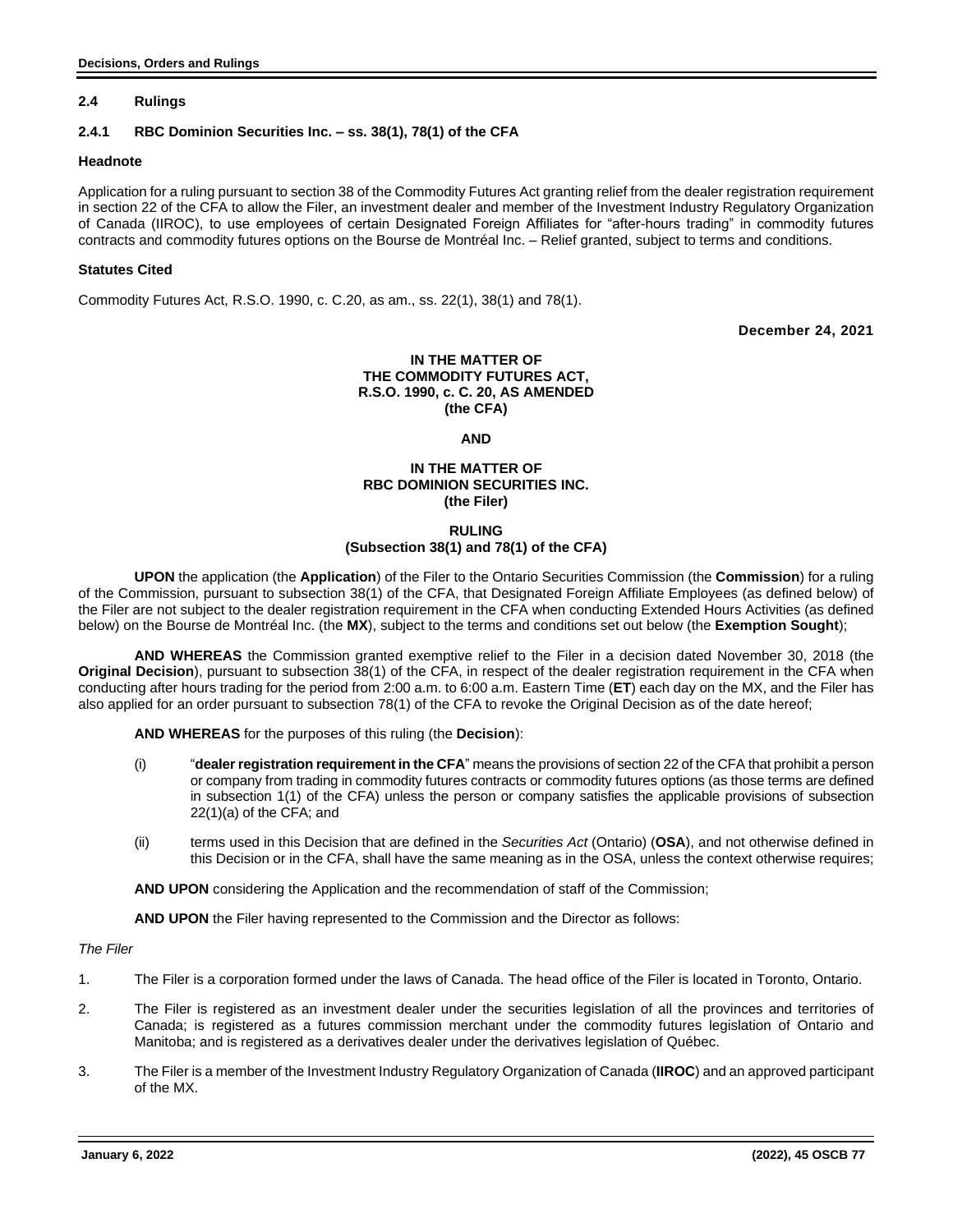- 4. The Filer is not in default of securities, derivatives or commodity futures legislation in any jurisdiction of Canada.
- 5. RBC Capital Markets LLC (**RBCCM**) is a limited liability company formed under the laws of the State of Minnesota. The head office of RBCCM is located in New York, New York, United States.
- 6. RBC Europe Limited (**RBCEL**, and together with RBCEL, the **Designated Foreign Affiliates**) is a limited company formed under the laws of England and Wales. The head office of RBCEL is located in London, England.
- 7. The Filer and the Designated Foreign Affiliates are each a wholly-owned indirect subsidiary of The Royal Bank of Canada.
- 8. RBCCM is registered as a broker-dealer with the U.S. Securities and Exchange Commission and a member of the Financial Industry Regulatory Authority. RBCCM is a registered futures commission merchant with the U.S. Commodity Futures Trading Commission and approved as a swap firm and a member of the National Futures Association.
- 9. RBCEL is a United Kingdom-based broker dealer in securities and dealer in derivatives. RBCEL is authorized by the Prudential Regulation Authority and regulated by the Financial Conduct Authority and Prudential Regulation Authority.
- 10. The Designated Foreign Affiliates together hold memberships and/or have third-party clearing relationships with commodity and financial futures exchanges and clearing associations, including the CME Group. The Designated Foreign Affiliates may also carry positions reflecting trades executed on other exchanges through affiliates and/or third-party clearing brokers.
- 11. The Filer wishes to make use of certain designated employees of the Designated Foreign Affiliates (the **Designated Foreign Affiliate Employees**) certified under applicable laws of the United States (**US**) or the United Kingdom (**UK**), as applicable, in a category that permits trading the types of products which they would be trading on the MX to handle trading requests on the MX from the Filer's clients and clients of the Filer's affiliated corporations or subsidiaries during the MX's extended trading hours, including from 4:30 p.m. (T-1) to 6:00 a.m. ET each day on which the MX is open for trading (the **Extended Hours Activities**).

## *The MX Extended Trading Hours Amendments*

- 12. The MX, based in Montréal, Québec, operates an exchange for options, commodity futures contracts and commodity futures options, and offers access to trading in those to market participants in Canada.
- 13. On July 9, 2018, the MX announced that the MX had approved amendments to its rules and procedures in order to accommodate the extension of the MX's trading hours (the **Initial Extended Hours Initiative**). As a result of these amendments, starting October 9, 2018, trading of certain products on the MX commenced at 2:00 a.m. ET rather than the previous 6:00 a.m. ET.
- 14. As set out in MX Circular 111-18, in order to accommodate this earlier trading, the MX amended its rules to allow participants on the MX to have employees of affiliated corporations, including foreign affiliates, become an approved person of the MX participant and thus be able to handle trading requests originating from the MX participant's clients or the MX participant on a proprietary basis. In furtherance of the Initial Extended Hours Initiative, the Filer sought and obtained the Original Decision.
- 15. On March 17, 2020, the MX announced that the MX had approved non-material amendments to its rules and procedures in order to accommodate the further extension of the MX's trading hours (the Asian Trading Hours Initiative). As a result of these amendments, trading of certain products on the MX now commences at 8:00 p.m. ET (T-1) rather than 2:00 a.m. ET. These amendments are considered non-material insofar as the framework put in place in connection with the Initial Extended Hours Initiative applies to the Asian Trading Hours Initiative, allowing participants on the MX to have employees of affiliated corporations, including foreign affiliates, become an approved person of the MX participant and thus be able to handle trading requests originating from the MX participant's clients or the MX participant on a proprietary basis. See MX Circular 135-20, 024-21 and 063-21.
- 16. The IIROC Relief (as defined below) allows for trading to commence at 4:30 p.m. ET(t-1) rather than 8 p.m. ET(t-1) as contemplated by the Asian Trading Hours Initiative, subject to the MX trading rules being modified. The Exemption Sought accordingly conforms to the IIROC Relief with respect to Extended Hours Activities.

## *Application of the dealer registration requirement in the CFA to Designated Foreign Affiliate Employees*

- 17. The Filer is an MX approved participant and each of the Designated Foreign Affiliates is an affiliate of the Filer. The Filer wishes to make use of the Designated Foreign Affiliate Employees to conduct the Extended Hours Activities.
- 18. The dealer registration requirement in the CFA requires an individual to be registered to act as a dealing representative on behalf of a registered firm. The Exemption Sought is intended to provide the Filer with an exemption from (i) the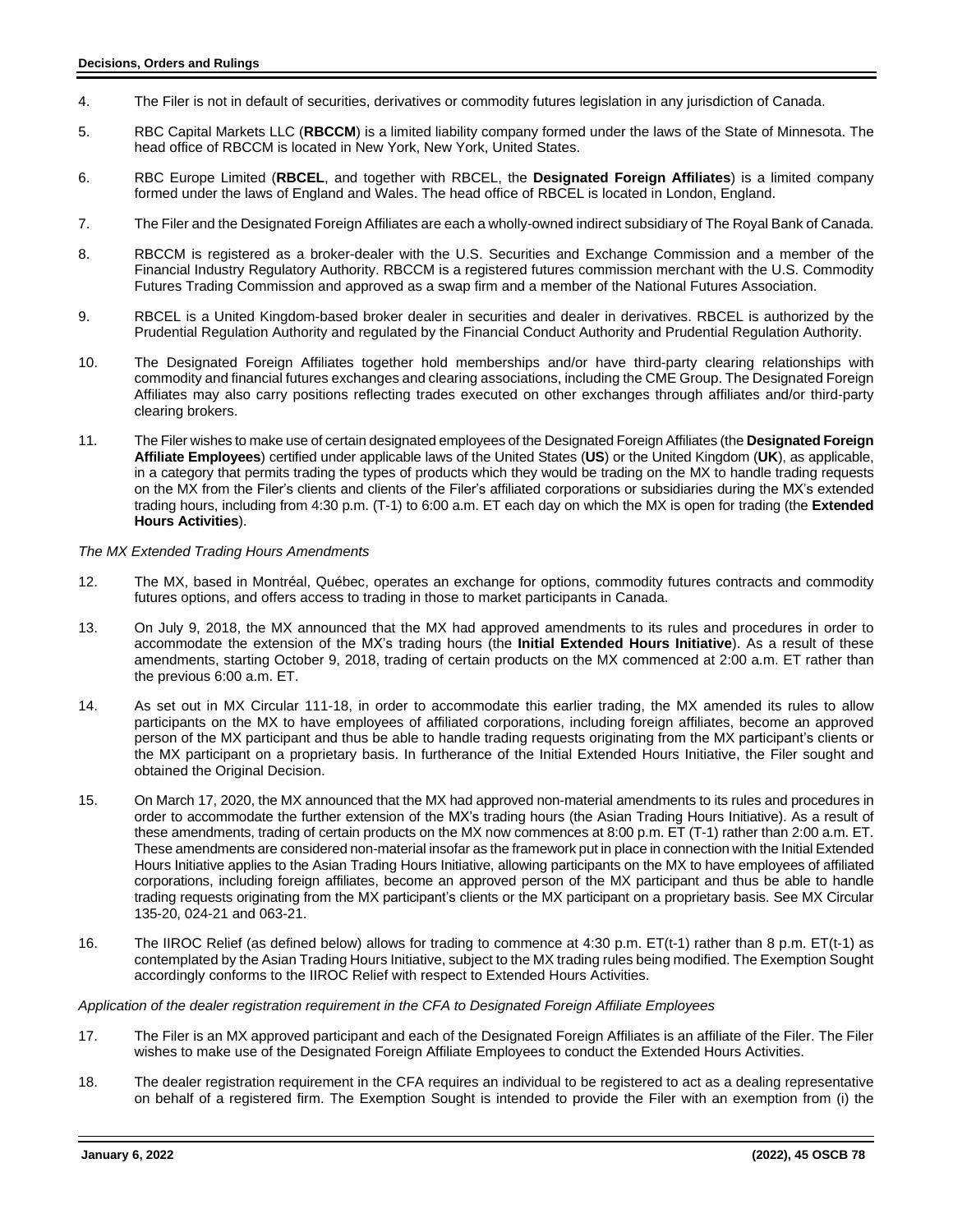requirement that the Filer use only registered dealing representatives to conduct the Extended Hours Activities; and (ii) the requirement that the Designated Foreign Affiliate Employees who will be conducting the Extended Hours Activities be registered as dealing representatives of the Filer.

- 19. The Filer seeks an exemption from the dealer registration requirement in the CFA because, in the absence of such exemption, each Designated Foreign Affiliate Employee who was to trade on behalf of the Filer would be required to become individually registered and licensed in Canada. The Filer believes this is duplicative since the Designated Foreign Affiliate Employees are certified under applicable US or UK law, will be supervised by the Filer's Designated Supervisors (as defined below) and are otherwise subject to the conditions set forth below. The Filer believes the dealer registration requirement in the CFA is unduly onerous in light of the limited trading activities the Designated Foreign Affiliate Employees will be conducting on behalf of the Filer, namely only handling client orders, and only during the period from 4:30 p.m. ET (T-1) to 6:00 a.m. ET.
- 20. The Filer has also applied to, and obtained from, IIROC an exemption from the registered representative requirements that are found in IIROC Dealer Member Rules 18.2, 18.3 and 500 and the requirement to enter into an employee or agent relationship with the person conducting securities related business on its behalf that is found in IIROC Dealer Member Rule 39.3 (the **IIROC Relief**).
- 21. The IIROC Relief obtained by the Filer is subject to certain conditions, including:
	- (a) The Designated Foreign Affiliate Employees must be registered, licensed, certified or authorized and subject to equivalent regulatory supervision in the US or UK in a category that permits trading the types of products which they will be trading on the MX.
	- (b) The Designated Foreign Affiliate Employees may only accept and enter orders from clients of the Filer or the Filer on a proprietary basis during the period from 4:30 p.m. ET (T-1) to 6:00 a.m. ET, subject to the MX trading rules being modified to allow for trading to commence at 4:30 p.m. ET (T-1) rather than 8:00 p.m. ET (T1) as contemplated by the Asian Trading Hours Initiative, and are not permitted to give advice.
	- (c) The actions of the Designated Foreign Affiliate Employees must be supervised by Canadian based registered supervisors qualified to supervise trading in futures contracts, futures contract options and options (the **Designated Supervisors**).
	- (d) The Filer must establish and maintain written policies and procedures that address the performance and supervision requirements relating to this extended trading hours arrangement.
	- (e) The Filer and each Designated Foreign Affiliate must jointly and severally undertake to ensure IIROC has, upon request, prompt access to the audit trail of all trades, wherever located, that relate to Extended Hours Activities at each Designated Foreign Affiliate, and records evidencing the supervision of such activities.
	- (f) The Filer retains all responsibilities for its client accounts.
	- (g) The Filer and each Designated Foreign Affiliate Employee must enter into an agency agreement pursuant to which the Filer would assume all responsibility for the actions of the Designated Foreign Affiliate Employees and of the Designated Foreign Affiliates that relate to the Filer's clients, and the Filer would be liable under IIROC rules for such actions.
	- (h) All MX trading rules will apply to orders entered by the Designated Foreign Affiliate Employees.
	- (i) All other existing Canadian regulatory requirements continue to apply, including:
		- i) the Filer's client accounts would continue to be carried on the books of the Filer;
		- ii) all communications with the Filer's clients will continue to be in the name of the Filer; and
		- iii) the Filer's client account monies, security and property will continue to be held by the Filer.
	- (j) The Filer must disclose the extended trading hours arrangement to its clients and provide specific instructions concerning the placement of orders relating to the extended trading hours arrangement.
	- (k) The Filer must provide, in writing to IIROC, the names of the foreign affiliate(s) and all Designated Foreign Affiliate Employees authorized to accept and enter orders from the Filer's clients on behalf of the Filer under the extended trading hours arrangement. Such individuals are subject to IIROC s "fit and proper" review and IIROC Registration staff may refuse their participation in this extended trading hours arrangement.
	- (l) The Filer must provide, in writing to IIROC, timely updates to the list of Designated Foreign Affiliate Employees, and confirm any changes, on at least an annual basis.